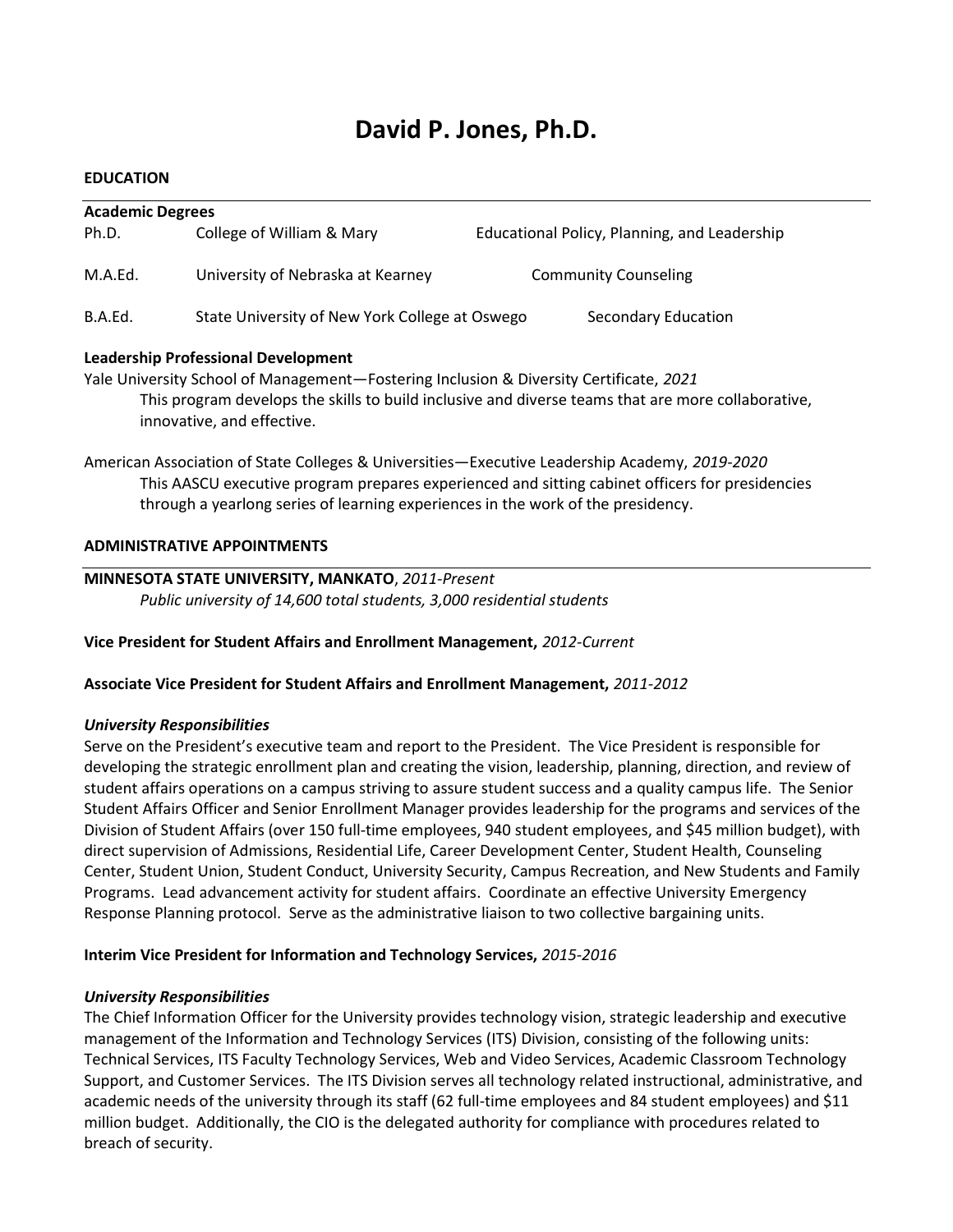# Selected Major Accomplishments

## Strategic Thinker

- Envisioned with the President, and the President's Cabinet, the University's Strategic Directions 2016- 2021, the President's 3<sup>rd</sup> set of strategic directions, and co-led the goal *Enhancing Student Success and* Completion with the Provost.
- Authored university's first and second Strategic Enrollment Management plans to redesign recruitment, which grew our number of undergraduate and graduate applications, resulted in nine of the University's ten largest first year classes, improved retention rates to 78% for undergraduate first-time students, students from all 50 states and 96 countries, and grew the University to the largest state university and second largest university in Minnesota.
- As CIO, addressed a \$300,000 budget shortfall and re-established reserves in less than one year and launched a Technology Security Plan.
- Established the Division of Student Affair's first and second strategic plans, which resulted in increased adoption of technological solutions to grow student opportunities and experiences through the initial use of a chat feature, improved online presence, and more robust software solutions.
- Twice chaired the Minnesota State System's Associate Vice Chancellor for Student Affairs position search, participated in the Metro Baccalaureate planning process, served on the Concurrent Enrollment Task Force on pricing, and the Tuition and Fee Task Force, resulting in campuses having greater flexibility with graduate, international, and online tuition rates.
- Launched the formal creation of a Testing Center, enabling the University to serve incoming students, current undergraduate, and prospective graduate students, saving students from having to travel to the Twin Cities for testing.

# Diversity, Equity, & Inclusion

- Grew student enrollment of domestic students of color (18%) and international students (9%) to represent more than 27% of student enrollment through critical campus partnerships.
- Launched the Student Affairs & Enrollment Management Strategic Diversity and Inclusion Plan, focusing on identifying and addressing areas where we may be intentionally or unintentionally negatively impacting not only all students, but more specifically historically under-represented students. Results of this effort changed student staff and professional staff training, student conduct, and expanded career development outreach to minority-owned businesses.
- Attended and promoted diverse activities including the YWCA's It's Time to Talk, sent female staff to the HERS Institute, and creating a Student Affairs Senior Student Experience Officer, to help the division's leadership be more cognizant of all student needs.
- Increased the diversity of the Division of Student Affairs' professional staff year over year.
- Assist students as they respond to local and international events, like the Nepalese earthquake, student deaths, and social issues.
- Participated on an advisory parent group at Mankato West High School to respond to racist incidents in our schools.

# Shared Governance & Consensus

- Act as the official campus liaison to MSUAASF (service faculty) and Student Government, which includes regular campus meetings and grievance responses. Supervise staff across seven different collective bargaining units.
- Serve as the senior-most administrator on the Minnesota State System MSUAASF (service faculty) negotiations team since 2013. Adopted ideas include merit recognition of advanced degrees, on-call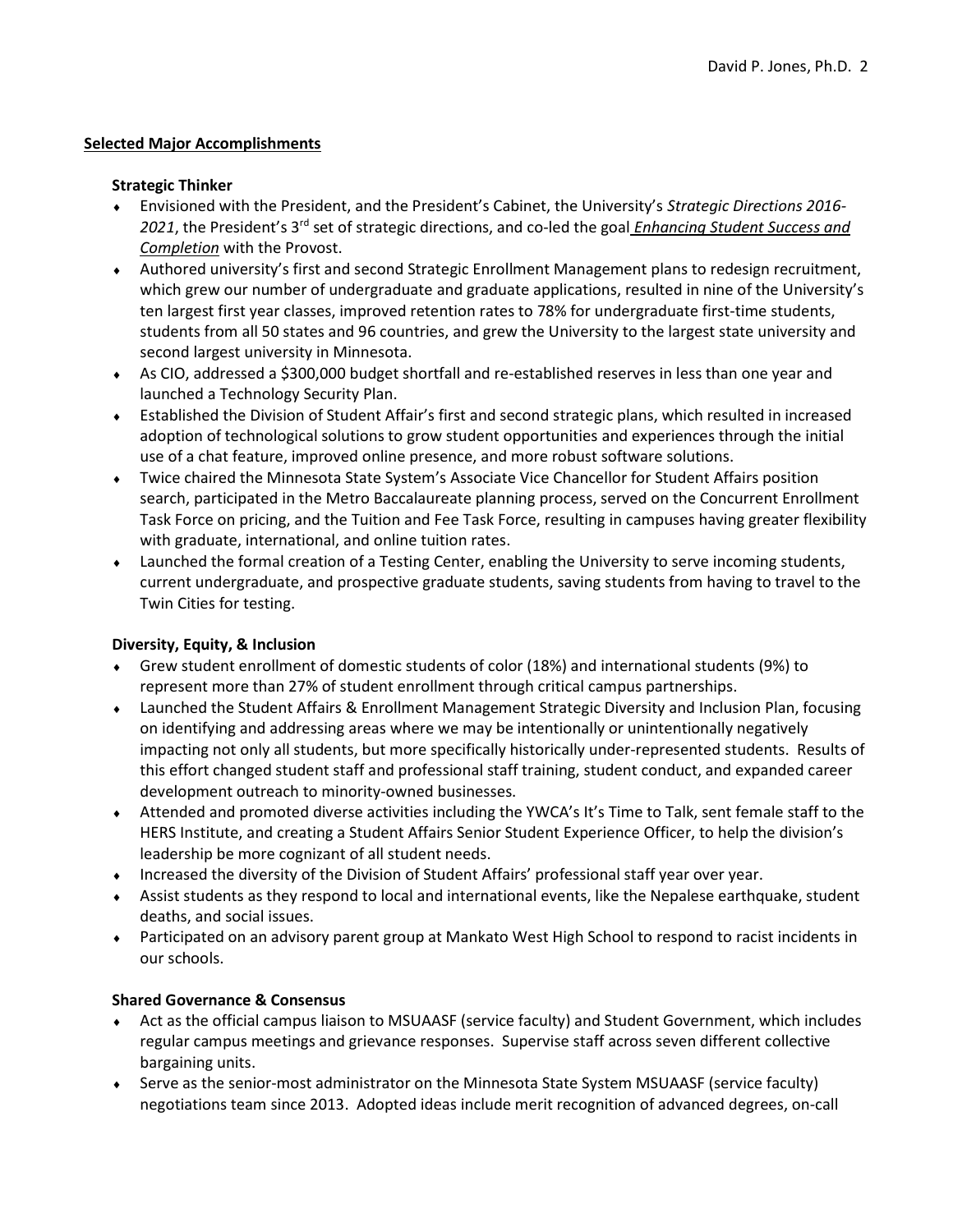compensation solutions, and the creation of new entry-level positions, to the benefit of members and management.

- Supervise members of the Inter-Faculty Organization, including making decisions and recommendations on the progress of professional development plans, tenure, promotion, and sabbaticals.
- Stewarded difficult changes on the campus including revising the Cultural Contribution Scholarship (international student tuition differential), non-resident and international student graduate tuition increases, and introducing a Mankato Department of Public Safety Officer liaison to our campus, because of my authentic and pragmatic approach to campus conversations. The change to the Cultural Contribution Scholarship for international students raised \$130,000 in its first full year of implementation, with a four-year impact exceeding \$500,000 for direct international student support.
- Recognized for my work with students, campus, and the System, I have received the Administrator of the Year from the Student Government, the Order of Omega Faculty/Staff member of the Year, and the Minnesota State System's Outstanding Academic and Student Affairs Administrator of the Year.

# Academics & Student Focus

- Involved in academic decision making at the Cabinet level including academic master plan, HLC reaccreditation, academic programs expansion and contraction, honors program, and budgeting.
- Implemented an early alert system, MavCARES, across the university to increase retention. As the early alert system matured, a switch to a new software product, Starfish, and the alignment of the retention staff to the new advising model has led us to our greatest first to second year retention (78%) in the past 18 years.
- Initiated new transfer student partnerships with several two-year college partners to provide clear pathways for enrollment and student success. Transfer student support includes the expansion of transfer admissions recruiters, dedicated websites to support our partner transfer institutions, and the founding of a chapter of Tau Sigma, the transfer student honorary.
- Co-authored the chapter of the Academic Master Plan on developing a centralized advising model, which has been recently implemented.
- Engaged IT staff to create a student success app, MavClass, which allowed faculty to drive class engagement and remind students of important due dates, and the development of a data warehouse to leverage big data for student success.
- Revised and implemented new undergraduate admission requirements utilizing student success data to include standardized test scores, high school GPA, and class rank. Implementation of this new admission standard has contributed to improved student retention and the creation of the Maverick Success Program for students who are conditionally admitted.
- Developed after-hours student support systems by installing a chat widget on key University websites that serve students, resulting in chat and phone support available from the time our offices close until 9:00 pm each weekday and even some hours on the weekend. The University continues to see this technology mature to the benefit of all students.
- Increased career support, employment, and internship opportunities. The employment rate of the most recent graduates increased to 95.5% from 94.6%. During the current pandemic, a dedicated webpage has been created to support alumni who may find themselves during an unexpected job change.
- Led a university delegation to Malaysia to formalize an academic partnership.
- Expanded my understanding of the entire academic enterprise by becoming a Higher Learning Commission (HLC) Peer Reviewer. I have served on three accreditation teams focusing on the academic enterprise.
- Created a new Student Affairs Scholarship to support three current students active in campus activities and leadership, to enable them to stay enrolled.
- Co-authored the Minnesota State System's Metro-based Student Services Task Force report detailing how campuses can coordinate student support.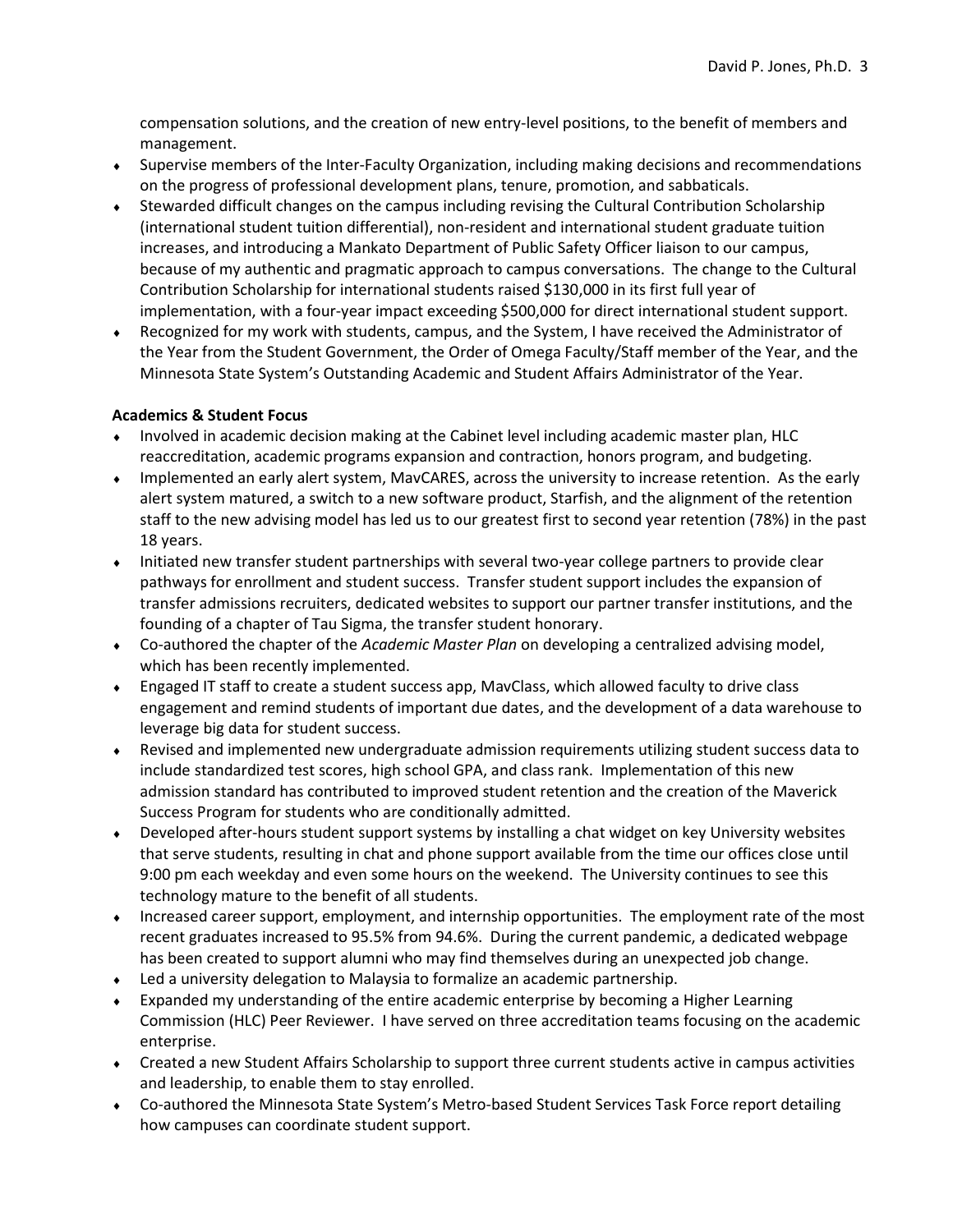# Resource & Community Development

- Constructed a \$34.4 million dollars Dining Hall with capacity to serve 3,000 students daily, which won an award for the best Education category project by the Ceilings and Interior Systems Construction Association.
- Constructed a \$23.3 million dollars 300-bed residence hall to house students in suite-style housing, expanded living-learning communities, classrooms, and the offices for the Office of New Student and Family Programs.
- Led from big idea to full implementation a new \$5.5 million dollars seasonal sports dome-the second largest in Minnesota-to increase student recreation and well-being, expand athletic facilities, and benefit the community beyond the campus.
- Created a comprehensive fundraising program for Student Affairs, staffing it with just a Graduate Assistant and myself. Student Affairs has continued to outpace some Colleges with our annual advancement efforts. The single largest donation is an estate gift worth \$5 million dollars resulting in the University's first full tuition and fees scholarship. Raised \$2.8 million dollars in the past six years.
- Installed a new centralized scholarship website, created a scholarship fair, established a Director for University Scholarships to support a \$420,000 DASH Emergency Grant from Great Lakes Higher Education Corporation & Affiliates to operate a student emergency aid program, and partnered with University Advancement in implementing a common application scholarship software to ease the application process and recognize donors. Last year, over \$9.2 million of scholarship dollars and tuition credit flowed through this tool to 3,113 students.
- Encouraged staff grant activity that totals \$1.4 million dollars in Student Health Services over the past ten years in the areas of telepsychiatry, smoking cessation, and drinking awareness.
- Engaged staff to create an online orientation for faculty and staff, so that we can have a shared understanding of our University's history and personal steps to encourage student success.
- Lobbied on behalf of the University at annual Mankato lobby events, met with local legislators, and attended local ribbon cuttings and other events attended by local opinion leaders.

# Brand Enhancement

- Collaborated with key university, alumni, and community stakeholders to design a master plan for an innovative Greek housing model, as a prime strategy to increase student success, alumni engagement, and brand identity.
- Authored application and resulting selection as an initial University in the Higher Learning Commission's Student Success Academy.
- Collaborated with Integrated Marketing to develop comprehensive separate Student Affairs & Enrollment Management marketing plans, the latter which included digital, billboard, radio, TV, and direct mail elements contributing to our overall enrollment success as noted by our consistent position of enrolling the second largest student body in Minnesota.
- Created a Family & Parent Program to provide a landing spot for parent questions and engagement.
- Awarded the NASPA Silver Excellence Award for the shared international student orientation by Student Affairs and the Kearney International Center.
- Recognized by the Minnesota State System when Student Affairs won the Minnesota State System Innovative Partnering and Collaboration Award for MavConnections, which focused on student success initiatives.
- Presented at state and national levels to further the reputation of the University, host receptions at professional association gatherings, and engage alumni when traveling.
- Proposed a dedicated Minnesota State week to the Minnesota State System, where all colleges and universities are celebrated as enrollment options. The idea has been adopted and allows us to leverage the power of our System with the efforts of our campus to attract more student interest.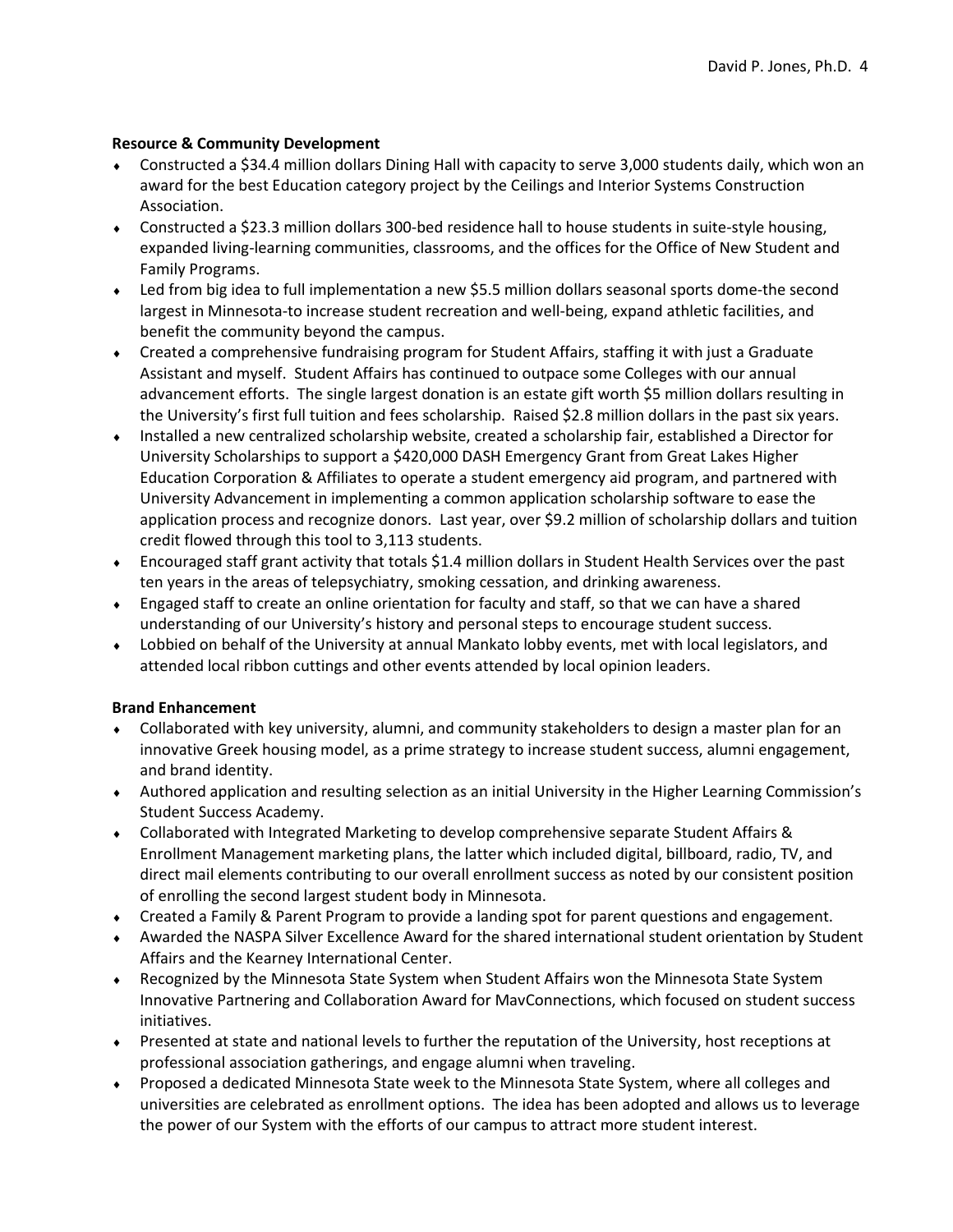Represented the University frequently with media requests, civic speaking engagements, professional presentations within our System, and engaged staff to manufacture press releases that garnered media attention.

# Community Engagement

- Danced as the University's representative in the annual American Red Cross's Dancing with the Mankato Stars on the University's 150<sup>th</sup> anniversary, raising \$149,000.
- Served as the YMCA Vice President, President, and now Past-President to support a local organization and demonstrate the University's willingness to be a part of the Mankato community.
- Led efforts that resulted in multiple land donations for the YMCA's plan for a second location in Mankato, as YMCA President.
- Selected to serve on the City Center Partnership, which is the local downtown business organization. Over the six years of my service, I represented the interests of the citizens and the University as a board member, Chair of the Finance Committee, and as the Secretary/Treasurer for the organization.

# UNIVERSITY OF ALABAMA, 2005-2011

Public university of 38,320 total students, 8,400 residential students

# Assistant Vice President for Student Affairs and Executive Director of Housing and Residential Communities, 2008-2011

Interim Assistant Vice President for Student Affairs and Executive Director of Housing and Residential Communities, 2007-2008

Executive Director of Housing and Residential Communities, 2006-2007

Director of Housing and Residential Communities, 2005-2006

# Student Affairs Divisional Responsibilities

Provided leadership for the programs and services of the Division of Student Affairs (over 200 full-time employees and approximately \$60 million budget), with direct supervision of Housing and Residential Communities, Office of Involvement and Leadership, Community Service Center, the Ferguson Center Student Union including University Programs, and Divisional Communication. Responsible for all aspects of divisional coordination, communication, and leadership including publication efforts for internal and external audiences, divisional training and retreats, talking points, and communication outreach. Shared divisional development of town-gown relationships. Contributed to the reorganization of the division to better serve our students. Adjunct Faculty, School of Education, University of Alabama.

During the interim period, provided leadership in support of the departments, programs, and staff to further the division's mission to Maximize Every Student's Learning Experience. Directly supervised Housing and Residential Communities, Office of New Student and Parent Programs, and University Recreation. Implemented new development strategies to increase parent programs annual giving by 42%.

# Housing and Residential Communities Responsibilities

Directed a housing operation exceeding 2.6 million square feet of residence hall space with an annual budget of \$42 million dollars. Supervised a department of 46 professional staff, who directed the work of 11 professional Greek House Managers, 16 graduate students and 365 student staff, including direct supervision of two Directors (staffing and facilities) and two Associate Directors (assignments/communication and business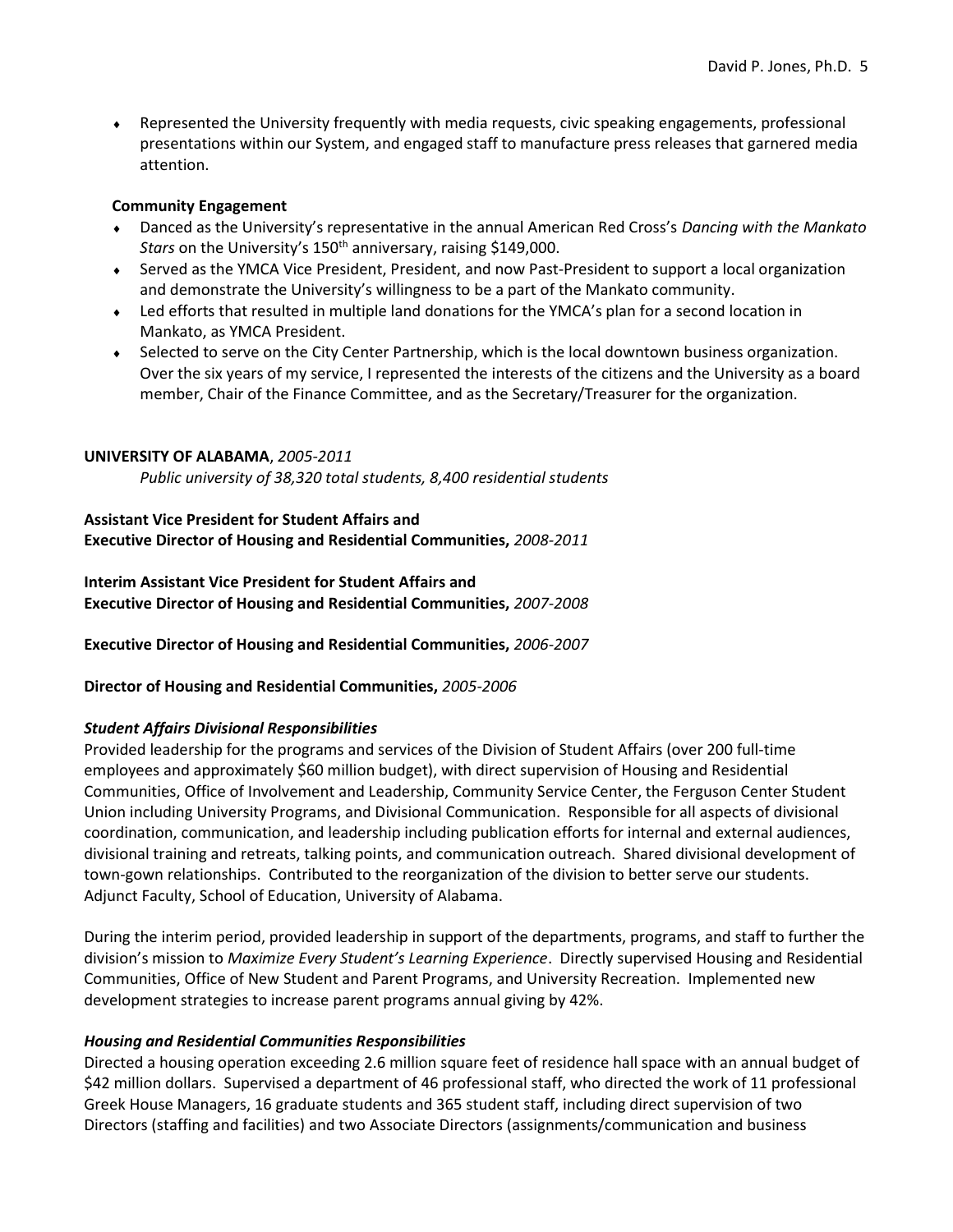operations). Reorganized the housing department and grew the campus housing population from 4,000 to 7,500 students. Initiated a campus housing master plan to include facility improvement, refined fiscal management, technological advances, and programmatic service improvement. Oversaw the development of a new systematic approach to student discipline, in which I served as the final appeal for disciplinary and administrative contract terminations.

# Selected Major Accomplishments

# University Vision & Leadership

- Proposed and created the Office of New Student and Parent Programs to invite parents to be active partners in their student's learning. Purchased parent engagement software and saw a huge improvement in activity, as well as giving to support student success through strategic investments. Parent annual giving increased by 42%.
- Oversaw planning and development of divisional construction and renovation projects including all residence hall construction, a renovation to the Ferguson Student Union, and the construction of an extension of the student union to include a new career center.
- Led the restructure and redesign of the student union and university programs area to improve service and program delivery. Services and spaces in the building were better aligned with the current needs of students including the removal of a hair salon, replacing food concepts, and refreshing large multipurpose spaces.
- Crafted the Division of Student Affairs' mission statement, Maximizes Every Student's Learning Experiences.
- Authored the structure of the new university committee on sustainability. Installed occupancy sensors and additional utility metering that resulted in savings.
- Challenged staff to increase summer camp and conference programs activity that generated \$1 million dollars in gross revenue by serving over 15,000 guests.
- Co-authored the University's pandemic flu plan, as a direct response to the H1N1 virus outbreak.

# Diversity, Equity, & Inclusion

- Envisioned with the Vice President, and the Divisional Leadership Team, a diversity strategic plan that embodied two subgroups. The first focused on the needs of every student through surveying, focus groups, and staff input. The second focused on bridging relationship challenges among various student groups.
- Drafted a departmental diversity plan in support of the Division's and the University's plans. Specific energy was put into changing the programming model from a wellness wheel model to direct student engagement. Residential student satisfaction increased because of this programming switch.
- Increased the diversity of the department at the professional level and at the student level. Developed a reputation as a department that was a great supporter of diverse students who were looking for employment.
- Created an off-campus housing unit to better meet the needs of this underserved student population and local community members.

# Operational Leadership

- Constructed nine (9) residence halls housing 3,400 students in five years with 300 million in capital bonds, including a combination of public and private funding structures.
- Designed and initiated construction of a 960-bed residence hall and adjacent student center consisting of a student recreation facility, food court, and new central housing main office.
- Supervised the Office of Assessment and Planning. Built a comprehensive departmental and program evaluation framework to inform needed changes for student success.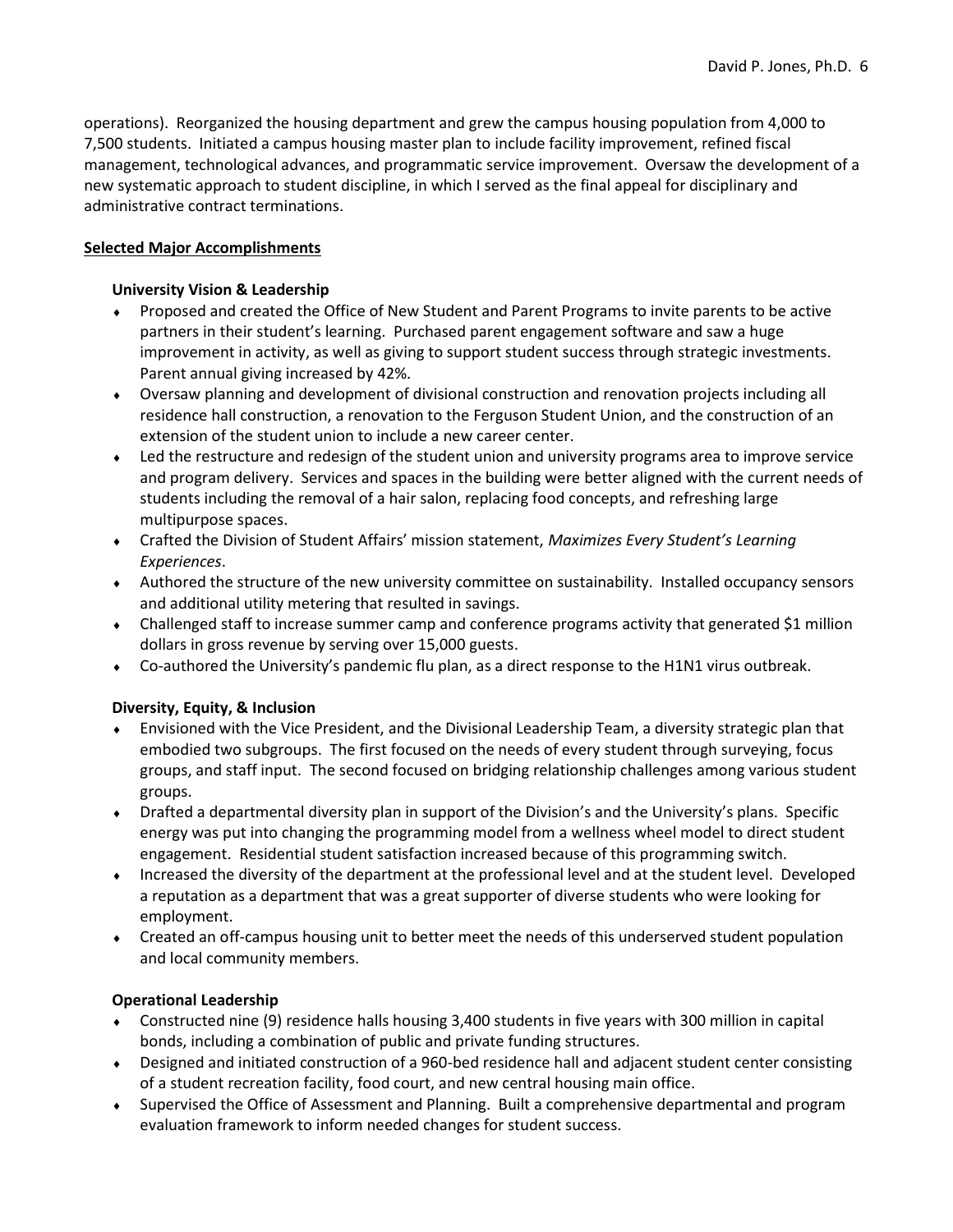- Selected to participate in NASPA's Aspiring Senior Student Affairs Officer Institute.
- Requested as a national consultant on growing construction of student housing on campuses. In frequent national presentations and workshops, provided outlines on how to build and maintain a sustainable university housing construction project.
- Certified in National Incident Management System (NIMS) and the National Center for Biomedical Research and Training to prevent, respond, and recover from campus emergencies.

# Academics & Student Success Focus

- Defined the University's approach to Living-Learning Communities and collaborated with academic departments and colleges in the delivery of 15 living/learning programs serving 2,500 students and 9 Faculty-in-Residence, the largest in the country.
- Envisioned with the Provost's Office, a comprehensive strategic approach to improving the first to second year retention rate. Implementation of strategies saw a 2% increase in retention within one year.
- Orchestrated University's approach to health and wellness issues for students. Led a select group of student health, mental health, wellness, housing, and assessment staff to define and implement strategies to improve the healthy living options on the campus.
- Created the University's extended orientation Week of Welcome. As a part of the retention efforts, a more personalized and engaging introduction to the campus was created for new students.
- Organized and promoted a centralized approach to award recognition and honors by establishing a university-wide week. This enabled the university to celebrate student accomplishments more and garner attention from the media.
- Taught as an adjunct faculty member in the higher education graduate program and advised dissertations.

# Resource & Community Development

- Partnered with Dining Services to analyze the financial impact of summer operations. This resulted in a realization of how much capacity there was for additional summer activity. In addition to the gross amount noted above, Dining Services, Parking, Campus Recreation, etc., were able to earn additional summer revenue once housing expanded their efforts.
- Rebid campus cable television service to increase performance and save over \$400,000 annually compared to the previous contract and was able to provide free cable for all academic spaces at the University, providing additional savings to the general fund budget.
- Received the largest single donation (\$20,000) to support the Student Affair's Hall of Fame.
- Installed new housing assignments software, new student conduct software, and provided an online music option for students while reducing costs and improving student satisfaction for these specific services.

# Brand Enhancement

- Proposed and created the Divisional Communications Team to develop communication strategies, emergency preparations, and strategic planning, including the incubation of new ideas like Ask Al, formation of the Communication Advisory Team, and website improvements.
- Coordinated and planned all divisional training days, speakers, and awards selection.
- Retitled several units to provide greater clarity for students, families, and guests on the services these units provide.
- Selected with five other colleagues to receive specialized media training to be a recognized spokesperson for the university.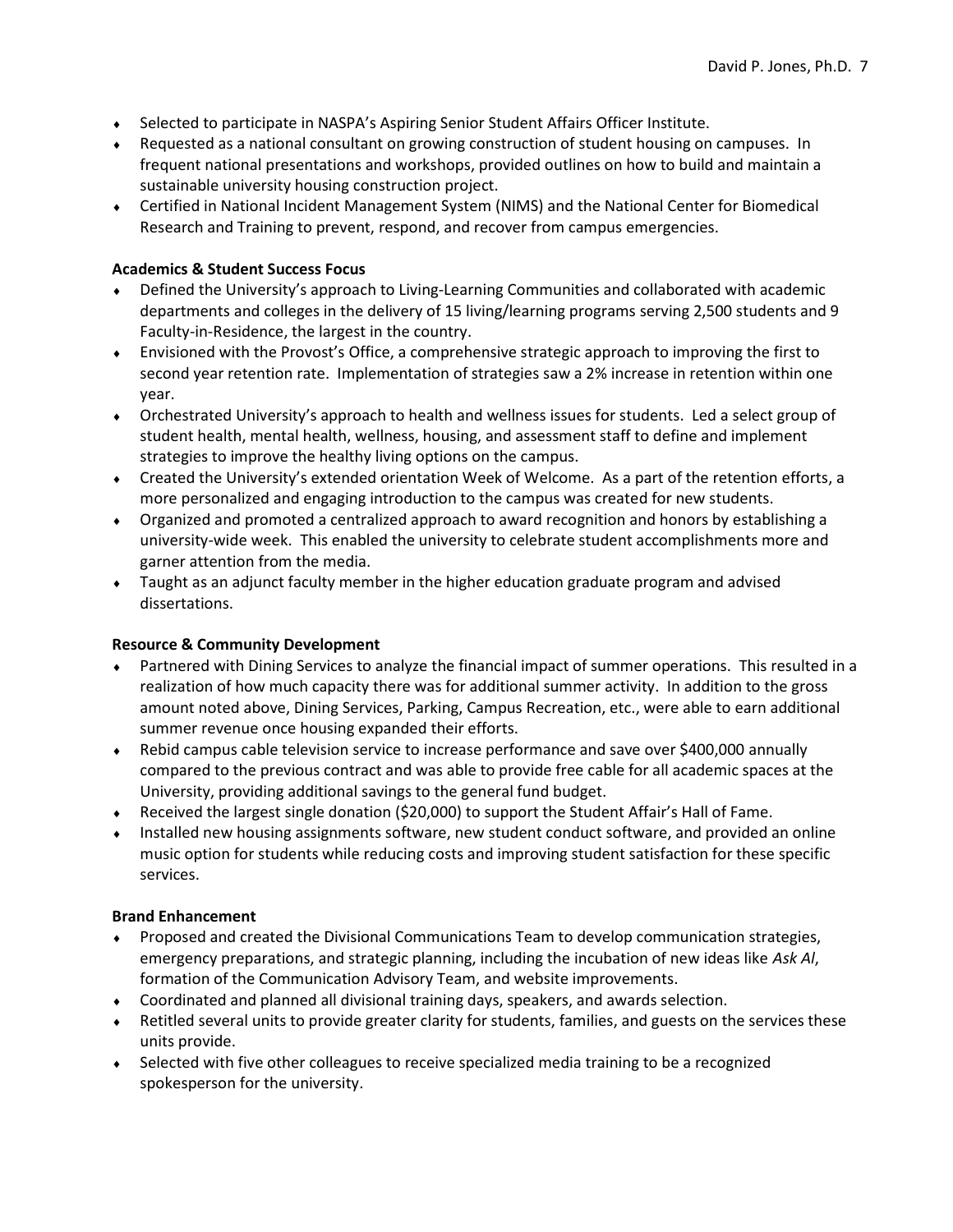## UNIVERSITY OF NORTH CAROLINA AT CHAPEL HILL, 2000-2005

Public university of 29,877 total students, 8,000 residential students

#### Assistant Director of Housing and Residential Education

- Served on central decision-making leadership team, including setting priorities for department's \$26 million budget.
- Administered the residence life program in a region housing 4,100 students in eight residence halls including facility, maintenance, and housekeeping efforts.
- Supervised a team of four professional staff who directed the work of four housing professionals, five graduate students, and 200 student staff.
- Managed a budget of \$2.4 million organized in 10 sub accounts.
- Designed, implemented, analyzed, and reported departmental assessment efforts, including original research on living/learning communities, paraprofessionals, construction, and faculty interaction.
- Fostered relationships with faculty and academic departments to secure involvement in intellectual activities with residential students, encourage teaching of classes in residence halls, create living learning communities, use faculty office spaces, and define First Year Experience.
- Authored the department's first Diversity Plan and served on Chancellor's Diversity Task Force.
- Authored and implemented departmental programming model based on meta-analysis of college student development theories and original research.
- Established philosophy, standards, marketing materials, and assignment process for living/learning communities and substance-free housing.
- Defined departmental approach to diversity by cultivating academic and divisional involvement.

# COLLEGE OF WILLIAM AND MARY IN VIRGINIA, 1995-2000

Public university of 7,600 total students, 4,600 residential students

#### Area Director, 1998-2000

- Managed seven residence halls housing 700 students, plus additional area of 270 students for a semester, and a staff consisting of one graduate and 19 students.
- Administered student programming budgets totaling \$20,000.00.
- Advised the Residence Hall Association student organization.
- Assigned graduate students to fall housing assignments.
- Served as a judicial officer for student disciplinary cases.

# Area Director (Greek Area), 1995-1998

- Managed 12 residence halls and Greek Houses housing over 600 students with 26 student staff.
- Advised the Inter-Sorority Council (NPC) and Council of Fraternity Affairs (IFC) in support of 1,500 Greek students in 17 fraternity and 13 sorority chapters.
- Supervised student paint and furniture work crews.

# UNIVERSITY OF NEBRASKA AT KEARNEY, 1993-1995

Public university of 7,000 total students, 2,600 residential students

## Residence Hall Director

- Managed coeducational Greek residence hall housing 200 students with 6 student staff.
- Authored the first self-directed RA training computer program, R.A.Train©.
- Advised 1993 Eagle award-winning Residence Hall Association chapter.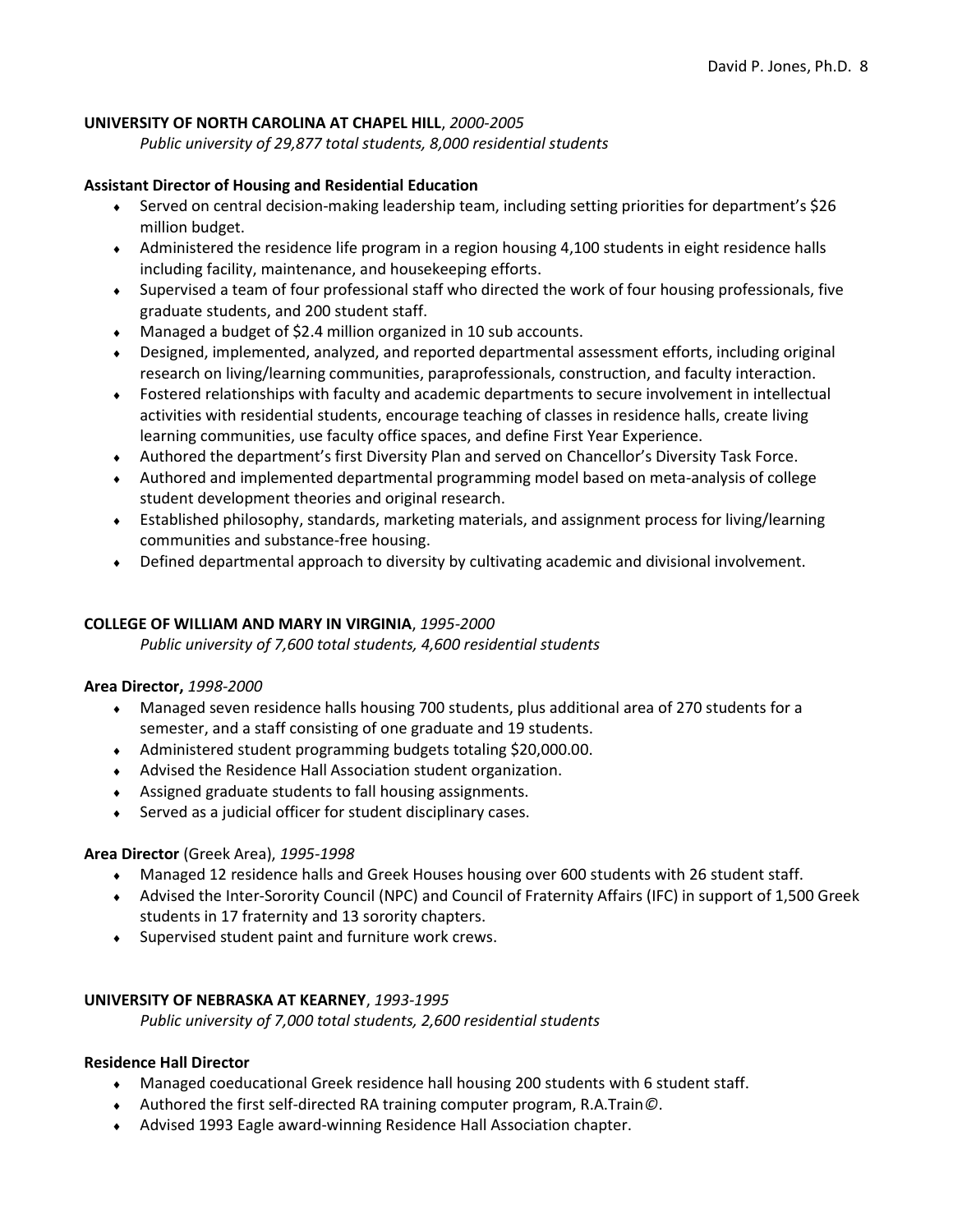- Conducted market analysis for Sorority system.
- ◆ Served as a conference assistant.

## CARLISLE COMMUNITY SCHOOLS, 1993

Public school district located in Carlisle, Iowa

#### Social Studies Teacher

- $\bullet$  Taught 9<sup>th</sup> grade Government Class and 12<sup>th</sup> grade Economics.
- Advised the Model United Nations Team.

#### ACADEMIC & JOURNAL APPOINTMENTS

Temporary Assistant Professor in the Educational Leadership, Policy, and Technology Studies in the School of Education at The University of Alabama, 2007-2014

AHE 521-Student Affairs, Spring 2010 AHE 520—The Student in Higher Education, Summer 2008 AHE 550-Finance and Business Affairs in Higher Education, Spring 2009, Fall 2010

Adjunct Assistant Professor in the Department of Adult and Community College Education in the College of Education at North Carolina State University, 2003-2006

EAC 540—Foundations of Student Affairs, Fall 2004

Adjunct Professor in the School of Education at North Carolina Central University, 2003-2004 EDU 3010—Human Growth and Development: From Conception to Adolescence, Fall 2003, Spring 2004, Fall 2004

#### Dissertation and Thesis Committee Service

Thesis Committee Member, Lauren Bahls, The Effect of an Email Intervention Tailored to Highly Ambitious Students on University Retention, Minnesota State University Mankato, May, 2016

Dissertation Co-Chair, Jeffery Burgin, The Frequency of Cyberharassment and its Correlation with Emotional Management as it Relates to College Students, University of Alabama, May, 2012

Dissertation Committee Member, Robin Jones, Interim Leadership in Student Affairs, University of Alabama, May, 2011

Dissertation Co-Chair, Mack Howell, Academic Medical Faculty and Their Complex Roles, University of Alabama, June, 2010

Dissertation Committee Member, J. Wahnee Sherman, The Impact of a Formal Leadership Program on Students' Views and Interactions with Diverse Others, University of Alabama, May, 2008

#### Journal Activity

Editorial Board Member, Journal of Learning Spaces, 2011-Present Reviewer, Journal of the First-Year Experience & Students in Transition, 2002-2014

Board Member, Journal of College and University Student Housing, 2004-2011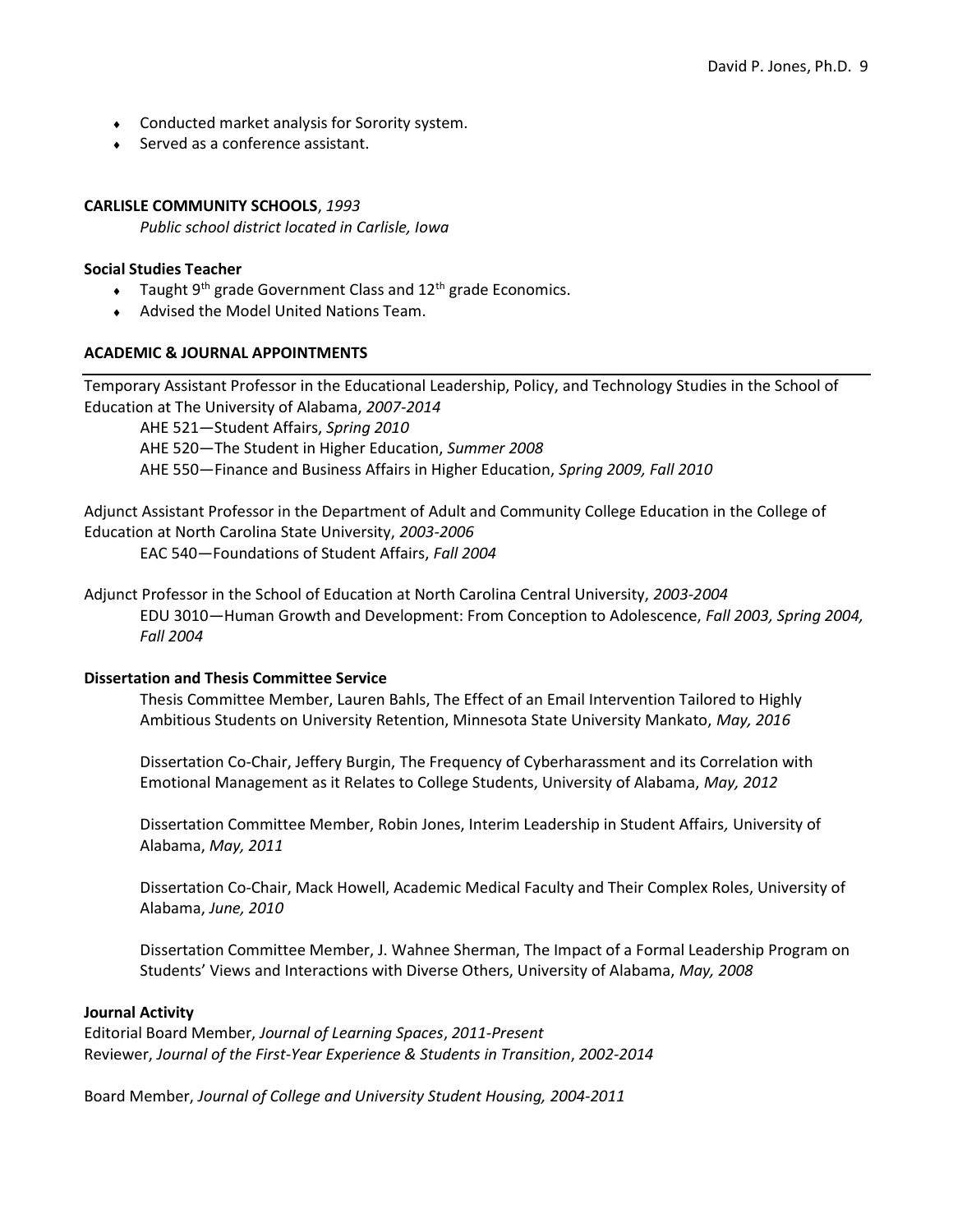#### SELECTED PUBLICATIONS

#### Book Chapter

Culp, M. M., Dungy, G. J., & Jones, D. P. (2012) The "big bang" moment in student affairs: cultures of evidence matter. In M. M. Culp & G. J. Dungy (Eds.), Building a culture of evidence in student affairs (pp. 143-162). Washington, DC: NASPA.

#### Refereed Journals

- Jones, D. P. (2002). College housing professionals at a crossroads. Journal of College and University Student Housing, 31, 1, 8-12.
- Jones, D. P. (2002). Advising diverse graduate student populations: The GLBT graduate student. Academic Exchange Quarterly, 6, 1, 81-85.
- Jones, D. P. (2001). Perceptions of college housing officers' attrition factors. Journal of College and University Student Housing, 30, 1, 48-50.
- Jones, D. P. (1998). On-campus residency requirements: The common legal pitfalls. Journal of College and University Housing, 27, 2, 32-35.

#### Monographs and Other Journals

- Jones, J. B., & Jones, D. P. (2004). Student residence environment survey: Assessing residential learning communities. NASPA Netresults, 1470.
- Kirk, L, Louk, J.D., Pitcher, S, & Jones, D. P. (2003). Blue prints: Sharing your assessment. Talking Stick, 20, 7, 32-34.
- Jones, D. P. (2002). Learning from control groups: An evaluative approach. NASPA Netresults, 603.
- Jones, D. P. (2002). College housing officers' job satisfaction: a national study (Doctoral dissertation). Available from ProQuest Dissertations & Theses Global database. (UMI No. 3041696).
- Hicks, L. M., Jones, D. P., and Payne, C. A. (2002). If you don't know where you are going, how do you know when you get there? Talking Stick, 19, 4, 20-22.
- Jones, D. P., and Roeder, J. (2001). Building bridges between students and staff, and campus police. Talking Stick, 19, 3, 8-9.

Jones, D. P and Lynch, D. P. (1995). T.R.E.E.S: a college student development theory. Talking Stick, 13, 3, 20-22.

#### Non-Refereed Publications

Jones, D.P. (2010). My end of year speech in uncertain times. SEAHO Report, Spring, 16-18.

Jones, D. P. (2007). Academic and housing partnerships can focus on creativity. SEAHO Report, Summer, 19.

Jones, D. P. (2003). Faculty: Just like us. SEAHO Report, Summer, 8-9.

Jones, D. P. (1998). What we do. NASPA Forum, 18, 8, 16.

Jones, D. P. (1997). Greek ra staff does community service. SEAHO Report.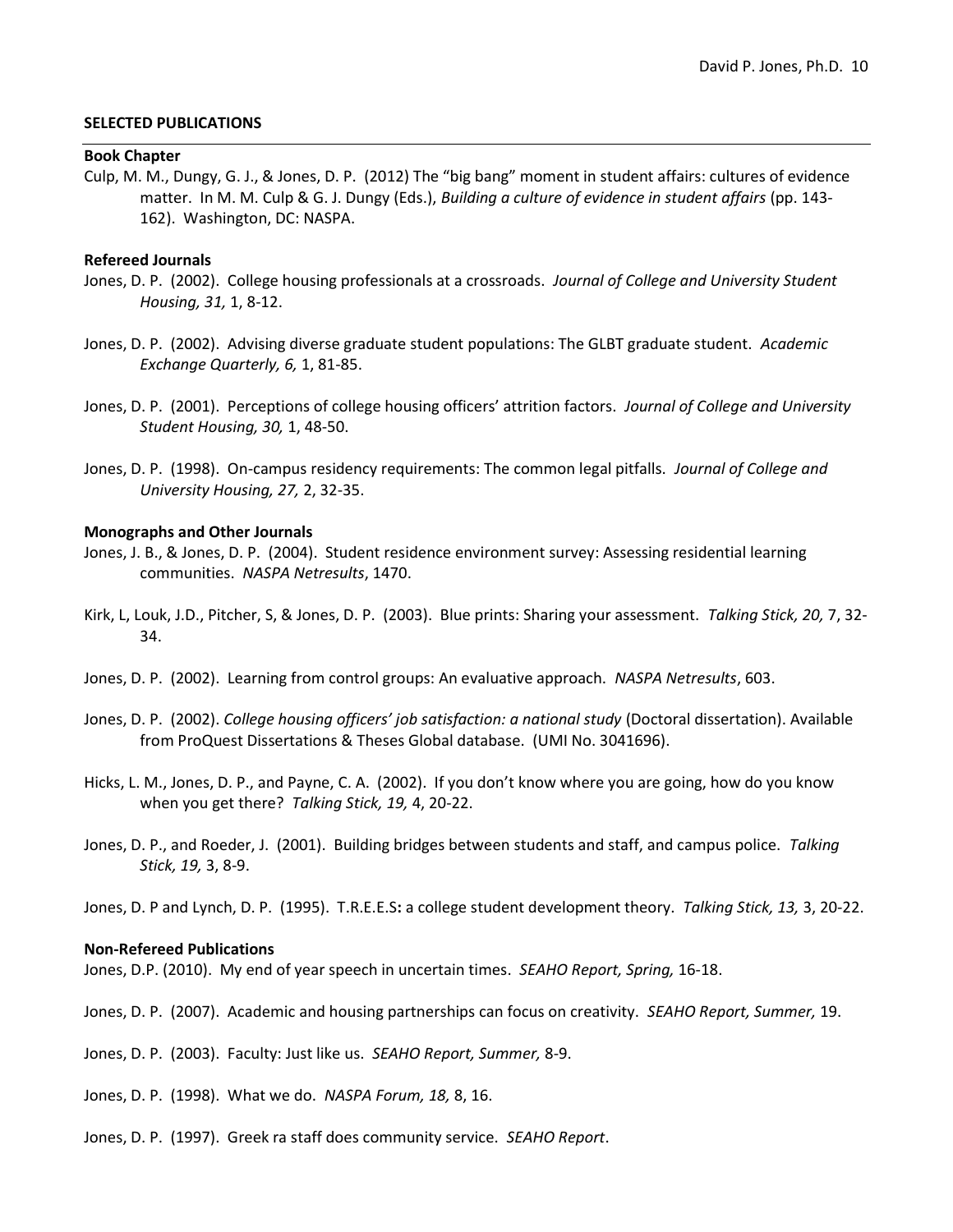Jones, D. P. (1995). Computer-based ra training. SEAHO Report, 13-16.

Jones, D. P. (1995). President's scholarship winners respond to student learning imperative. UMR-ACUHO News, 28, 1, 6-13.

Jones, D. P. (1994). A new roommate relationship tool developed at UNK. UMR-ACUHO News, 27, 3, 12.

Jones, D. P. (1994). No more movie nights. UMR-ACUHO News, 27, 1, 22.

## GRANTS and COPYRIGHTS

State of North Carolina Energy Office Grant for Solar Panels, 2005

\$150,000 for installation of solar panels on the top of Morrison Residence Hall

College Housing Officer Satisfaction Survey© instrument (C.H.O.S.S.), 2002

Copyright

Grant to Support Dissertation Research, Association of College and University Housing Officers-International, 2001

\$500 to support research of the largest survey of college housing officers to date.

Grant to Support Dissertation Research, Southeastern Association of Housing Officers, 2001

• \$500 to support research of the largest survey of college housing officers to date.

R.A. Train©, a computer-based paraprofessional training program, 1995

Copyright

Grant to Support Master's Degree Project, University of Nebraska at Kearney, 1995

\$100 to support development of the first computer-based paraprofessional training program.

#### SELECTED CONFERENCE PRESENTATIONS

#### International/National Presentations

"Leading Student Affairs in a Marketplace Culture," presented at the annual meeting of the National Association of Student Personnel Administrators, Baltimore, MD, 2014

"Intentional Building Designs to Impact Affective and Cognitive Learning," presented at the annual meeting of the National Association of Student Personnel Administrators, Baltimore, MD, 2014

"Benchmarking: Effectively Measuring Program Improvement to Support Accreditation," presented at the annual meeting of the Higher Learning Commission, Chicago, IL, 2013 "Preparing for Institutional Accreditation Through Benchmarking," presented at the annual meeting of the National Association of Student Personnel Administrators, Orlando, FL, 2013

"Improving Residence Life Programming: A Divergent Path Taken," presented at the annual meeting of the National Association of Student Personnel Administrators, Philadelphia, PA, 2011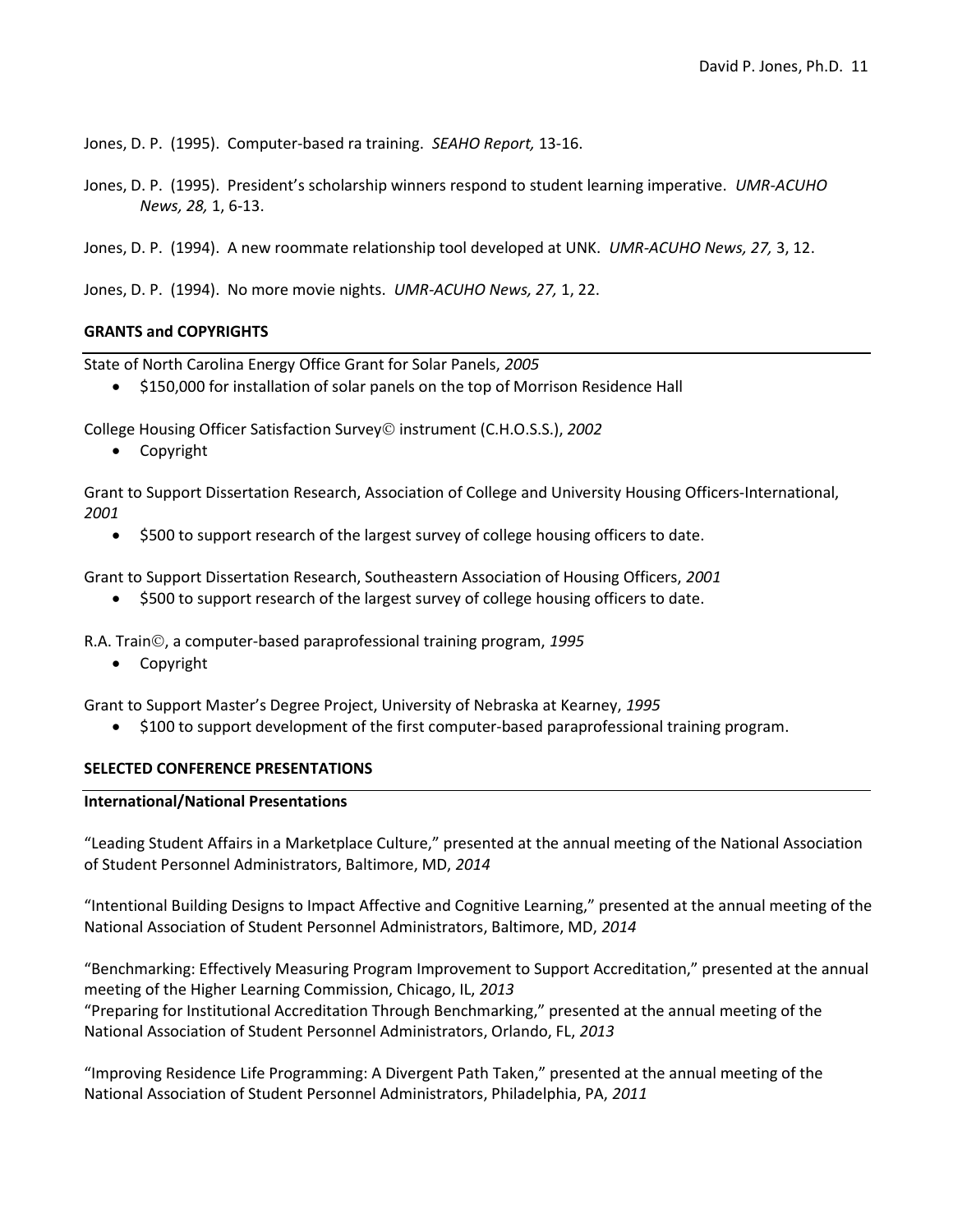"Academic Affairs and Student Affairs Partnership for Improving Retention," presented at the annual meeting of the National Association of Student Personnel Administrators, Chicago, IL, 2010

"Creating Partnerships Through Relationship Capital," presented at the annual meeting of the National Association of Student Personnel Administrators, Seattle, WA, 2009

"No Time for Consensus: Strategies for Rapid Change," presented at the joint meeting of the National Association of Student Personnel Administrators and American College Personnel Association, Orlando, FL, 2007

"How to Write for Publication," presented at the annual meeting of the Association of College and University Housing Officers, Atlanta, GA, 2006

"College Housing Officers Job Satisfaction: A National Study," presented at the annual meeting of the Association of College and University Housing Officers-International, Walt Disney World, FL, 2002

"College Housing Officers Attrition," presented at the annual meeting of the National Association of Student Personnel Administrators, Seattle, WA, 2001

"Diversity Gallery: An Experiential Training Tool," National Association of College and University Residence Halls, Lacrosse, WI, 1999

"The X-Y Game: They Aren't Just Letters," presented at the annual meeting of the National Association of College and University Residence Halls, Lacrosse, WI, 1999

"Building Bridges between Students, Staff, and Campus Police," presented at the annual meeting of the Association of College and University Housing Officers-International, Minneapolis, MN, 1997

"T.R.E.E.S.: Time of Restructuring Educational Experiences for Students," presented at the annual conference of the National Association of College and University Residence Halls, Blacksburg, VA, 1995

"Get People Together: How Greek Unity Transformed a System," presented at the annual meeting of the Association of Fraternity Advisors, Kansas City, MO, 1995

"Leadership and the Art of Listening," presented at the annual conference of the National Association of College and University Residence Halls, Blacksburg, VA, 1995 Awarded Top 5 Advisor Program for Leadership and the Art of Listening at the annual meeting of the Midwest Association of College and University Residence Halls, 1994

"Dancing to Success Every Time: Large Campus Events," presented at the annual conference of the National Association of College and University Residence Halls, Flagstaff, AZ, 1994

# Regional Presentations

"A Game of Loans: How Colleges Use New Programs, Improved Financial Aid, and Strategic Partnerships to Combat Falling Demographics and The Debt Averse," presented at the annual meeting of the Central Association of College and University Business Officers (CACUBO), 2019

"College Possible and Minnesota State University, Mankato: Closing the Achievement Gap Together," presented at the Minnesota State Colleges and University Annual Diversity and Student Affairs Conference, 2016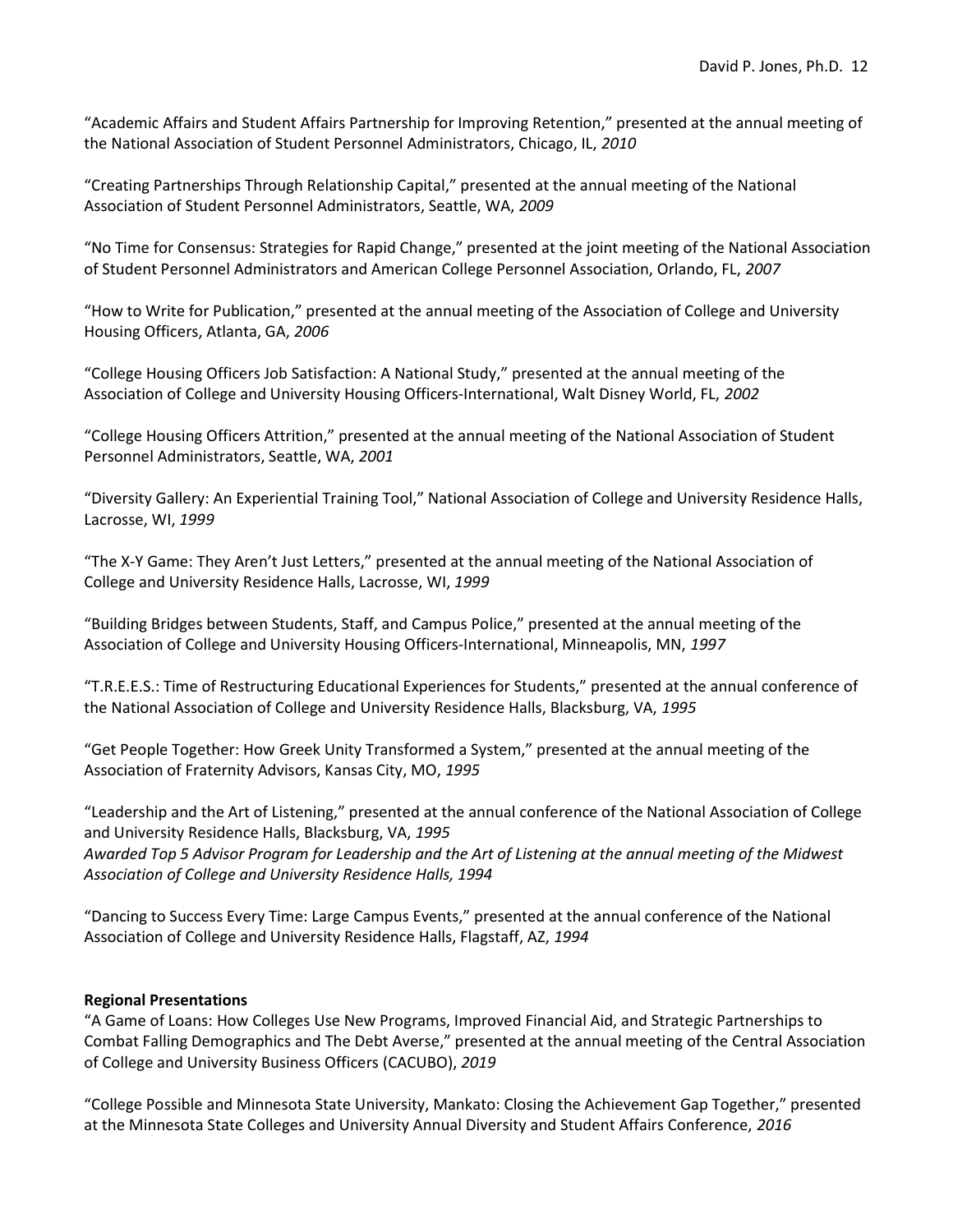"Diversity and Student Affairs," presented at the Minnesota State Colleges and University Annual Diversity and Student Affairs Conference, 2015

"Hot Topics in Student Success and Retention," presented at the Minnesota ACT State Organization Annual Conference, 2014

"Best Practices for Enrollment Projections," presented at the MnSCU CFO Finance Conference, 2014

"Strategic Enrollment Management for Student Success," presented at the annual meeting of the Minnesota State Colleges and Universities Fall Retreat, Deerwood, MN, 2013

"Yours, Mine, and Ours: Student Services and College/University Partnerships," presented at the annual meeting of the Minnesota State Colleges and Universities Spring Retreat, Normandale, MN, 2013

"It Takes a Team: Using Analytics to Improve Student Success," presented at the annual meeting of the Minnesota State Colleges and Universities Fall Retreat, Deerwood, MN, 2012

"Early Alert Systems for Student Success," presented at the annual meeting of the Minnesota State Colleges and Universities Fall Retreat, Deerwood, MN, 2012

"Using Assessment Data Across All Levels of Campus Housing," presented at the annual meeting of the Southeastern Association of Housing Officers, Mobile, AL, 2011

"A Conundrum: Residents who Don't Drink have Lower Personal Interactions," presented at the annual meeting of the Southeastern Association of Housing Officers, Williamsburg, VA, 2010

"Crash Course on State Budgets and Budget Models," presented at the annual meeting of the Alabama Housing Officers, Huntsville, AL, 2009 Selected best program.

"Student Affairs and Academic Affairs Joint Retention Efforts," presented at the annual meeting of the Southern Association for College Student Affairs, Hilton Head, SC, 2008

"Working with Change," presented at the annual meeting of the Alabama Association of Housing Officers, Birmingham, AL, 2006 Selected best program.

"The University of Alabama's New Housing Plan," presented at the annual meeting of the Southeastern Association of Housing Officers, Asheville, NC, 2006

"Returning RA research," presented at the annual meeting of the Southeastern Association of Housing Officers, Jacksonville, NC, 2005

"Student Residence Environment Survey," presented at the annual meeting of the Southeastern Association of Housing Officers, Hilton Head, SC, 2004

"So YOU Want to get Published," presented at the annual meeting of the Southeastern Association of Housing Officers, Baton Rouge, LA, 2003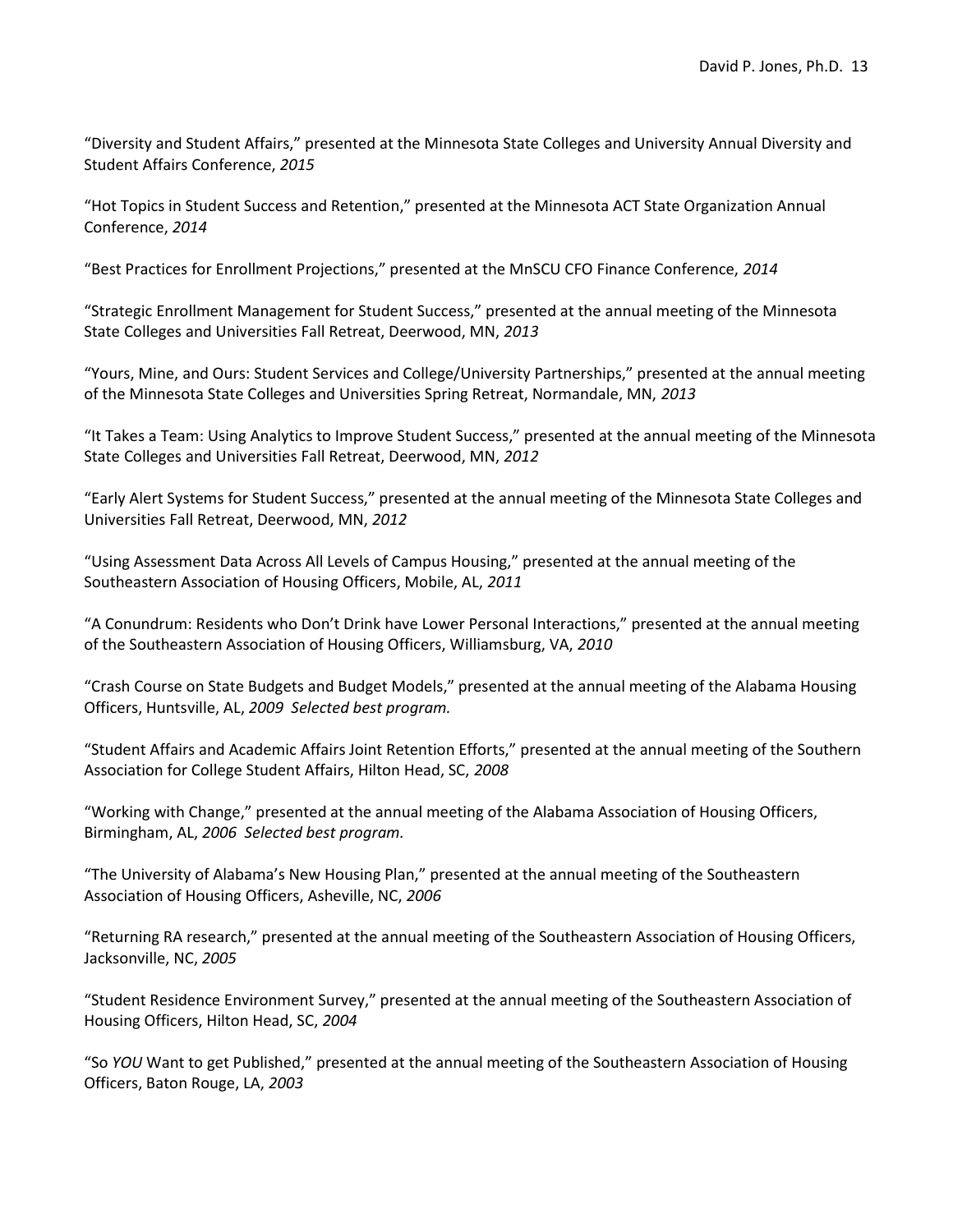"ACUHO-I Staffing Think Tank," presented at the annual meeting of the Southeastern Association of Housing Officers, Nashville, TN, 2002

"Hall Council Training: The Game," presented at the annual meeting of the Southeastern Association of Housing Officers, Williamsburg, VA, 2000

"R.A.Train . . . The Complete RA Computer Training Program!" presented at the annual meeting of the Southeastern Association of Housing Officers, Ashville, NC, 1996

"Roommate Relations Workshop Agreement Tool," presented at the annual conference of the Upper Midwest Region of the Association of College and University Housing Officers, Bloomington, MN, 1994

# SELECTED PROFESSIONAL SERVICES

#### National

- $*$  Higher Learning Commission Peer Reviewer, 2017-Present
	- Campus Peer Review, 2019, 2021
	- Open Pathway Assurance Review, 2020
	- Assessment Academy Steering Group, 2011-2016
- National Association of Student Personnel Administrators, 1993-Present
	- Student Affairs Partnering with Academic Affairs Knowledge Community
		- **Promising Practices Award Committee, 2010-2013**
		- NASPA Excellence Award Committee, 2012-2013
	- Alabama Knowledge Community Liaison, 2007
- Southern Association of Colleges and Schools Commission on Colleges, 2005-2011
	- ◆ Lead Quality Enhancement Plan (QEP) Evaluator, 2008
- ❖ Southeastern Association of Housing Officers
	- SEAHO Host Committee, 2000, 2009
	- Past President, 2006-2008
	- President, 2005-2006
	- President-Elect, 2004-2005
	- Awards and Recognition Committee Chairperson, 2004-2005
	- Research and Information Committee Chairperson, 2002-2004
	- ◆ SEAHO Advance Presenter, 2003
	- SEAHO Report Editorial Board, 2001-2003
	- Membership Services Committee Chairperson, 1998-2002
	- Annual Conference Newcomers Workshop Chairperson, 1997-1998
- Southern Association of College Student Affairs, 2002-2003, 2007-2009
- ❖ Association of College and University Housing Officers-International
	- ◆ Benchmarking Team, 2004-2011
	- ◆ National Staffing Think Tank Participant, 2001
- Second National Conference on Campus Alcohol Policy Initiatives Delegate, 1999
- Upper-Midwest Region-Association of College and University Housing Officers
	- Programming Committee Member, 1993-1994

# State & Community

- ❖ Minnesota State Colleges and Universities System
	- Policy Council, 2019-Present
	- Enrollment Management Affinity Group, 2013-Present
	- **MSUAASF Negotiations Team, 2013-2021**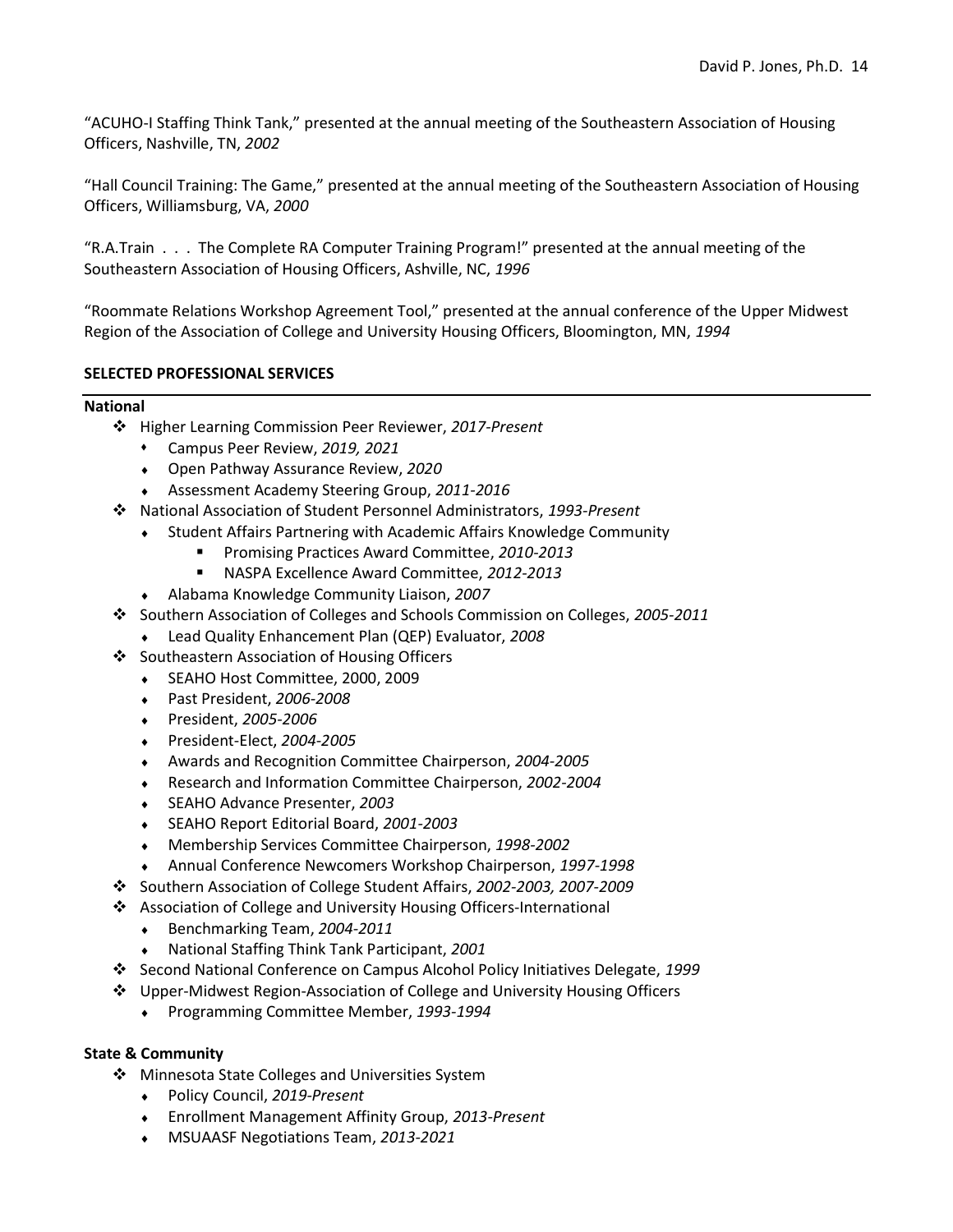- Tuition and Fee Redesign Project, 2017
- Concurrent Enrollment: Common Pricing Structure Workgroup, 2015
- ◆ Search Chair for Associate Vice Chancellor for Student Affairs, 2014, 2017
- Coordinating Commission Council, 2012- 2013
- \* City Center Partnership Board of Governors, Mankato, MN, 2015-2021
	- ◆ Secretary/Treasurer, 2017-2021
	- Finance Committee, 2016-2021
- YMCA Board of Directors, Mankato, MN, 2013-2022
	- Past President of the Board, 2020-2022
	- President of the Board, 2018-2020
	- Vice President of the Board, 2016-2018
	- Chair of the Asset Committee, 2015-2016
	- Chair of the Buildings and Grounds Committee, 2014-2015
- Mankato's Dancing with the Stars for the American Red Cross, 2018
	- Dancer and Fundraiser, 2018
- Youth Soccer Coach, 2004-2016, 2018, 2021
	- Possess a United States Soccer Federation National E & State D Coaching License

# EXECUTIVE LEADERSHIP DEVELOPMENT

Fostering Inclusion & Diversity Certificate, Yale University, 2021

American Association of State Colleges and Universities Executive Leadership Academy, 2019-2020

Minnesota State System Executive Leadership Development Program, 2013-2014

Art of Supervision, Minnesota State System, 2013

Science of Supervision, Minnesota State System, 2012

Decision Maker Training, Minnesota State System, 2011 & 2018

Faculty, National Housing Training Institute, University of Georgia, 2011

NASPA Institute for Aspiring Senior Student Affairs Officers, 2009

Faculty, Regional Entry-Level Institute (SEAHO Region), University of Mississippi, 2005

NASPA Region III Mid-Manager's Institute, 2003

ACUHO-I National Housing Training Institute, University of Florida, 1999

#### HONORS AND AWARDS

Minnesota State University, Mankato, Order of Omega Faculty/Staff Member of the Year, 2016

Minnesota State System Outstanding Academic and Student Affairs Administrator Award, 2015

Minnesota State Student Association, Administrator of the Year, Minnesota State University, Mankato, 2012